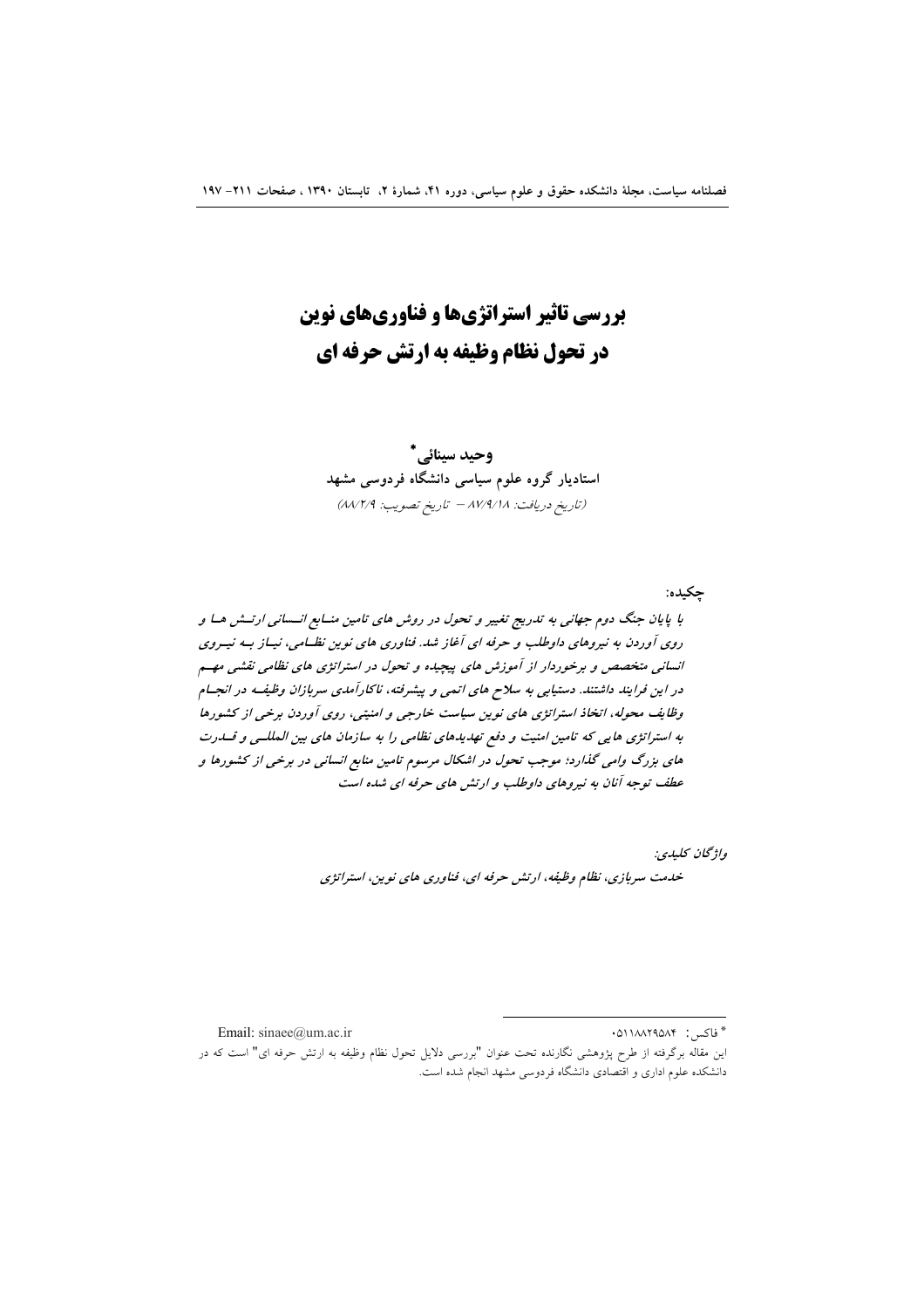#### مقدمه

سازمانهای نظامی در قرون مختلف به اشکال متفاوت منابع انسانی مورد نیاز خود را تامین کردهاند. با ایجاد دولت– ملت، رشـد ناسیونالیـسم و طـرح مفـاهیمی ماننـد حاکمیـت ملـی و برابری، خدمت سربازی اجباری یا نظام وظیفه عمومی به منبعـی بـرای تـامین نیـروی انـسانی سازمان های نظامی کشورهای اروپایی تبدیل شد. در اواخر قرن نوزدهم و اوایـل قـرن بیـستم همزمان با شکل گیری دولتهای ملی در کشورهای غیراروپایی، نظام وظیفه بـه ایـن کـشورها نیز راه یافت. نظام وظیفه در کشورهای جهان آثار و کارکردهایی گوناگون داشته و در مجمـوع به تحکیم پایههای دولت– ملت و تداوم آن مدد رسانده است. اما با شایع شدن استراتژیهـا و فناوریهای نوین در جهان، مدتی است نظام وظیفه متحـول و در برخـی از کـشورها برچیــده شده است. هدف این مقاله بررسی نقش استراتژیها و فناوریهای نوین در تحول شیوه تـامین نیروی انسانی در سازمان های نظامی از خـدمت اجبـاری و وظیفـه بـه خـدمت داوطلبانـه و حرفهای است. مقصود از فناوریهای نوین بهرهگیـری از سـلاحهـای هـستهای و اسـتراتژیک، هوشمند، ماهوارههای نظامی و مخابراتی است و استراتژی های نوین، ناظر بـر استراتژیهای مبتنی بر فناوریهای نوین و امنیت جمعی هستند کـه از نیمـه دوم قـرن بیـستم بـه ایــن ســو به تدريج شايع شدند.

# سربازی در دوران پیشامدرن

در جوامع اولیه علی رغم وجود کشمکش و برخورد میان گروههـای رقیـب، جنـگ و نبــرد طولانی وجود نداشت. همه مردان هر روز به گردآوری یا تولید خوراک که ذخیره کردن آن بـه میزان زیاد امکان نداشت، اشتغال داشتند. از این٫و، در این جوامع گروههایی از مـردان آزاد کـه به صورت همیشگی جنگ کنند یا حرفه آنان جنگیدن باشد و نیز فناوریهای جنگـی حتـی در اشکال ساده و اولیه وجود نداشت. با شکل گیری دولت ها، عصر جنگهای طـولانی و خــونین آغاز شد. امپراتوریها، دولتهایی بودند که با غلبه نظامی بر ملل و گروههای ضعیفتر بنیـان نهاده شدند. استفاده از فلز برای تولید زره و سلاح و ارتشهای ثابت یعنی گروههایی از مردان که سرباز تمام وقت بودند، نخستین بار در این دولت ها پدید آمـد. در جـوامعی کـه موقعیـت جغرافیایی، ازدیاد ثـروت و قــدرت آنهـا را بــه اسـتفاده از نیـروی دریـایی وابــسته مــی کـرد؛ کشتیهای جنگی و جنگجویان دریایی نیز بر نیروی زمینی افزوده شدند. این نیروها تمام وقت و حرفهای بودند اما هسته دائمی و ثابت آنها کوچک و حفاظت از دربار و خاندان امپراتـور يـا پادشاه بر عهده آنان بود. آنهـا بـه هنگـام جنـگ و لشكركـشىهـاى بـزرگ از دهقانـان بـراى سربازگیری استفاده می کردند (گیدنن.۱۳۷٤:۳۱٦). ساخت پراکنده قدرت و دولت در قرون وسطی،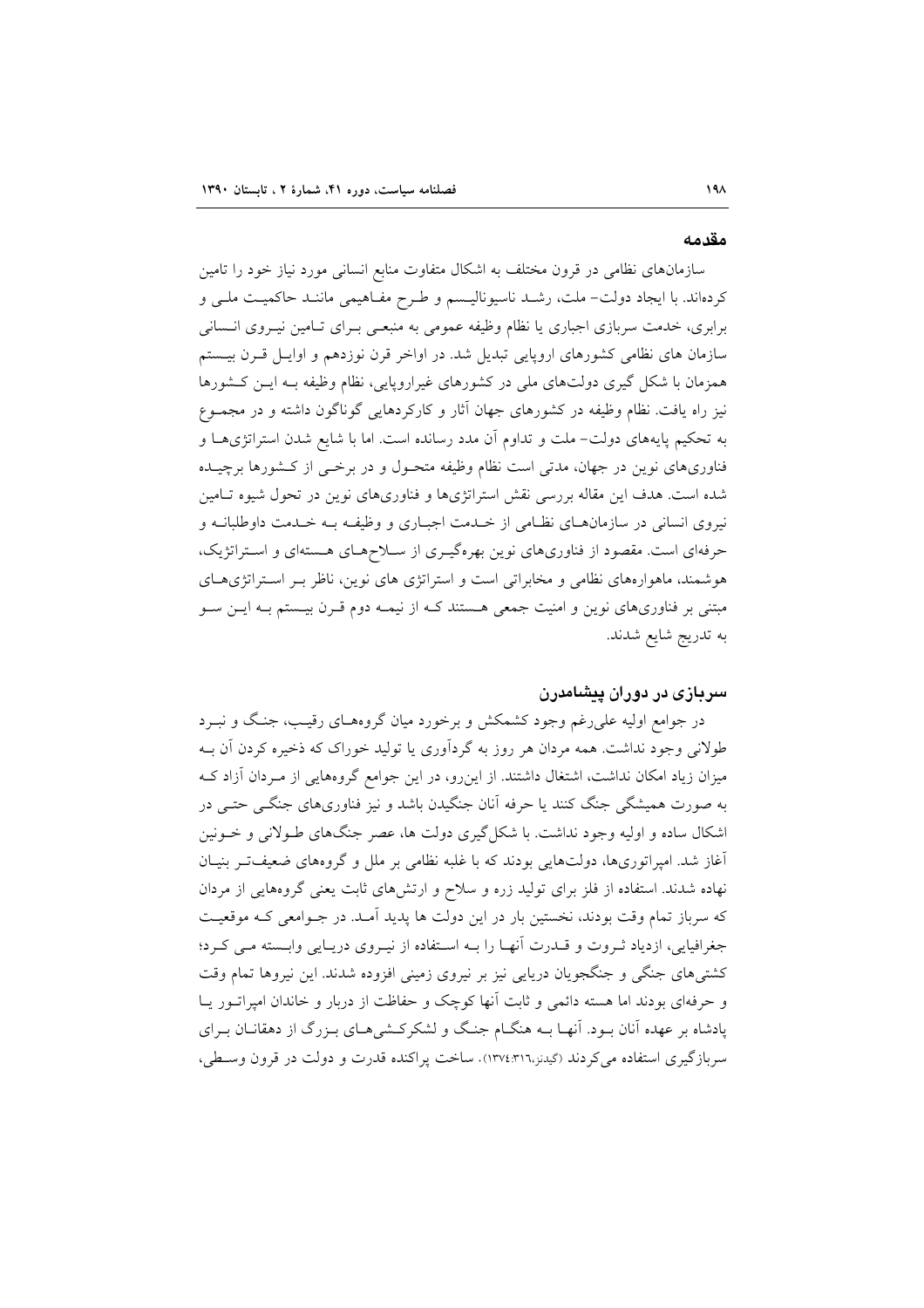سازمان ارتش،های فئودال و سلسله مراتب حـاکم بـر آنهـا را تـضعیف کـرد. در ایـن دوران، یادشاهان برای تامین نیروی جنگی ناچار از اتکا به دوکهـای مقتـدر، واسـال۱هـا ( Vassals) و سربازگیری از روستاییان دهکدههای خود و کلیسا بودند (بلوخ،۱۳۶۳: ۲۳۶). با تشدید منازعه بـین یادشاهان و کلیسا و فراهم شدن بسترهای شکل گیـری دولـتهـای مطلقـه (Absolutist state)، یادشاهان تشکیل ارتش های دائمی را سرلوحه برنامه و اقدامات خود قرار دادند. پایان بخشیدن به اَشوبهای داخلی، دفاع از مرزها و توسعه اقتدار شـهریار مـستلزم وجـود ارتـش منـضبط، دائمی و وابسته به پادشاه و وجود این ارتش نیازمند تامین هزینه و اخذ مالیـات بـود. از سـوی دیگر، گردآوری مالیات نیز به لشکریان منضبط بستگی داشت. سـرانجام اَنچــه موجـــــ تفــوق نیروهای نظامی پادشاه بر فئودالها شد رشد صنایع دستی و کارگـاهی و اختراعــات جدیــد در تسلیحات و نیز سازماندهی نوین بود که ارتشهای دولتهای مطلقـه از آن بهـره منـد شـدند. پایههای حکومت حکام مطلقه نه بر مزدورانی که خدمت خود را در بـازار در معـرض فـروش می گذاشتند بلکه بر نیروهای ثابت و وفادار استوار بود (بشیریه،۱۳۷۳:۲۶۳).

# ارتشهای ملی و نظام وظیفه

ارتشهای حرفهای کوچک دولت های مطلقه با ایجاد نظام وظیفه عمـومی بـه ارتـشهـای ملي تبديل شدند. ارتش ملي به مفهوم جديد را لازار كارنو (Lazar Carnot) در انقلاب فرانسه ابداع كرد. اصل نظام وظيفه عمومي ارتباط ميان ارتش و ملت را تقويت كرد (بـشيريه.۱۳۷۳ :۱۶۴). با ایجاد نظام وظیفه، خدمت سربازی از شکل داوطلبانه و مزدوری به وظیفه ای ملی، عمومی و اجباری تبدیل شد. در نتیجه امتناع از ورود به خدمت یا ترک خدمت، مشمول مجازات می شد. در ایجاد نظام وظیفه و رشد نیروهای مسلح چند عامل موثر بودند. نخست، افـزایش جمعیـت که امکان تشکیل ارتشهای ثابت و بسیار بزرگ را فراهم کرد؛ دوم، سـازماندهیهای نـوین و نظامهای بوروکراتیک که امکان فراخـوانی جوانـان و سـربازگیری و قـراردادن نظامیـان تحـت انضباط و برقراری آموزشهای منظم را بوجود آوردند. در نتیجه، ارتشها ماننـد سـازمانهـای دیگر دیوانسالار و کادر افسری به گونهای فزاینده حرفـهای شــدند. دیگـر آنکـه جنـگ بطـور مستقیم با صنعت پیوند خورد و تکنیکهای صنعتی جدیـد شـتابی عظـیم بـه قـدرت ویرانگـر تسلیحات داد. افزون بر اینها حاکمیت و اقتدار ناشی از آن، ناسیونالیسم و رقابت قــدرت هــای سرمایهداری در اروپا به شکل گیری ارتشهای ملی و نظام وظیفه کمک شایان کرد.

انقلاب فرانسه در سال ۱۷۸۹ با طرح مفاهیمی مانند آزادی، برابری و حـق حاکمیـت ملـی امکان بسیج عمومی و شکل گیری نظام وظیفه را فراهم کرد. قانون اساسی سال ۱۷۹۳ فرانسه، حق رای همگانی مردان و تشکیل ارتشی مبتنی بر بسیج ملی را تـضمین کـرد. بـر اسـاس ایـن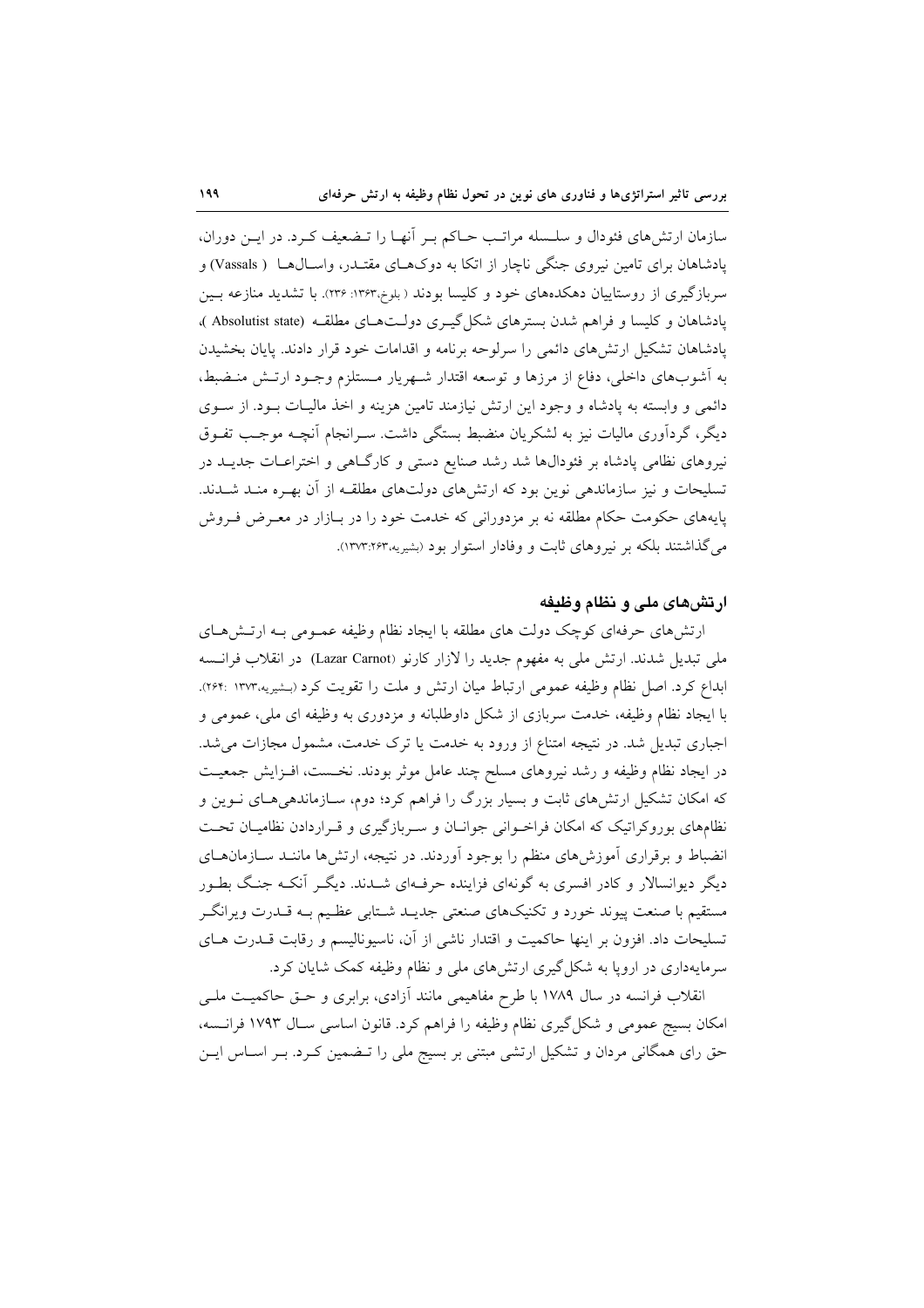قانون هر فرانسوی سرباز ملی محسوب می شد. ناپلئون در سال ۱۸۱۳ با اتکا به بـسیج ملـی و سربازگیری عمومی توانست ارتشی یک میلیون و سیصد هزار نفری را احضار کنـد (گیـدنن١٣٧۴: ۳۷۵). با ایجاد نظام وظیفه و طرح مفاهیم جدید، عصر «جنگهای تـوده ای» آغـاز شـد. ارتـش انقلابی فرانسه با اتکا بر همگانی بودن خدمت سربازی و «بـسیج افـراد ملـت» توانـست نقـشه سياسي ارويا را تغيير دهد (مي ير، ١٣٧٥ : ٢٧ ). بدين ترتيب انقلاب فرانسه پيونـدي بـين حقـوق همگانی و جنگ پردازی جدید ایجاد کرد. موفقیت نظامی ارتـش تـودهای بـا انگیـزه سیاسـی، آگاهی ملت و درک وابستگی آن ملت به نیروی مسلح به مراتـب بـیش از پیـام انقلابـی اولیـه آزادی، برابری و برادری در ایجاد پیوند جدید جنگ و دموکراسی دخیل بود. به دنبال «انقــلاب فرانسه» ملتها پدید آمدند؛ اکنون مردم می فهمیدند که جنگ نه فقط سرنوشت شـاهان بلکـه سرنوشت ملتها را نیز تعیین میکند. به نظر میرسید پیـروزی در جنگ بـه قـدرت ملـتهـا بستگی دارد. اینک بهداشت و بهبود سطح زندگی مردم از تدابیر مهم و لازم برای جنگ تلقبی می شد. بارزترین نمونههای توسعه دموکراسی به وسیله بسیج ملی در غرب عبارتند از: اصـلاح حق رای در ایتالیا برای مشروعیت دادن به جنگ مستعمراتی ایتالیـا در لیبـی در سـال ۱۹۱۲ و قانون انتخابات کانادا که برای هموار کردن راه ورود آن کشور بـه جنگ جهـانی اول در سـال ۱۹۱۷ تصویب شد. هدف از اعطای حق رای به مردم، نزدیک کردن آنان به دولت و سیاست جنگی آن و در مورد کانادا سست کردن مقاومت مردم در برابر خــدمت نظـام وظیفـه نیــز بــود (دربورن،١٣٨٣: ٥۶٩).

در تعدادی از کشورهای غیرغربی نیز کـه از جانـب قــدرت هــای اروپــایی و امریکــایی شمالی تهدید می شدند فرمانروایان محلی بدین منظور به مردم حقوق سیاسی دادند که آنهـا را بسیج و برای جنگ تدافعی آماده کنند. در واقع این کشورها توان برتر قدرت های غربی را بـه نهادهای مشارکتی همگانی آنها نسبت میدادند. بنابراین، چنین نهادهایی را بـرای بـسیج کـردن مردم خود وارد و ایجاد کردند. نخستین نمونه این نوع توسعه دموکراسی در رویارویی با خطـر استعمار، اصلاحات (تنظیمات) امپراتوری عثمانی در سال ۱۸۸۱ بود. در فرمان میجی، امپراتور ژاپن در سال ۱۸۸۱ نیز تدوین قانون اساسی که حقوقی قابل توجه را برای همگان تضمین کند نو بد داده (و در سال ۱۸۸۹ ارائه) شد (دربورن،۱۳۸۳: ۵۷۰).

امکان شرکت همه شهروندان در ارتش و جنگ از طریــق قــانون همگــانی شــدن خــدمت نظامی گامی دیگر در از میان بردن امتیازات طبقات و نخبگان حاکم محسوب می شد. چه پیش از آن، رسیدن به مقامات بالای نظامی و فرماندهی تنها در صـلاحیت اشـراف و نجبــا بــود. در واقع در قرن نوزدهم در بطن ايده خـدمت نظـام وظيفـه عمـومي، گرايـشي مـساوات طلبانــه، دمکراتیک و ناسیونالیستی نهفته بود. به نظر فریدریک انگلس اجرای قانون نظام وظیفه در اروپا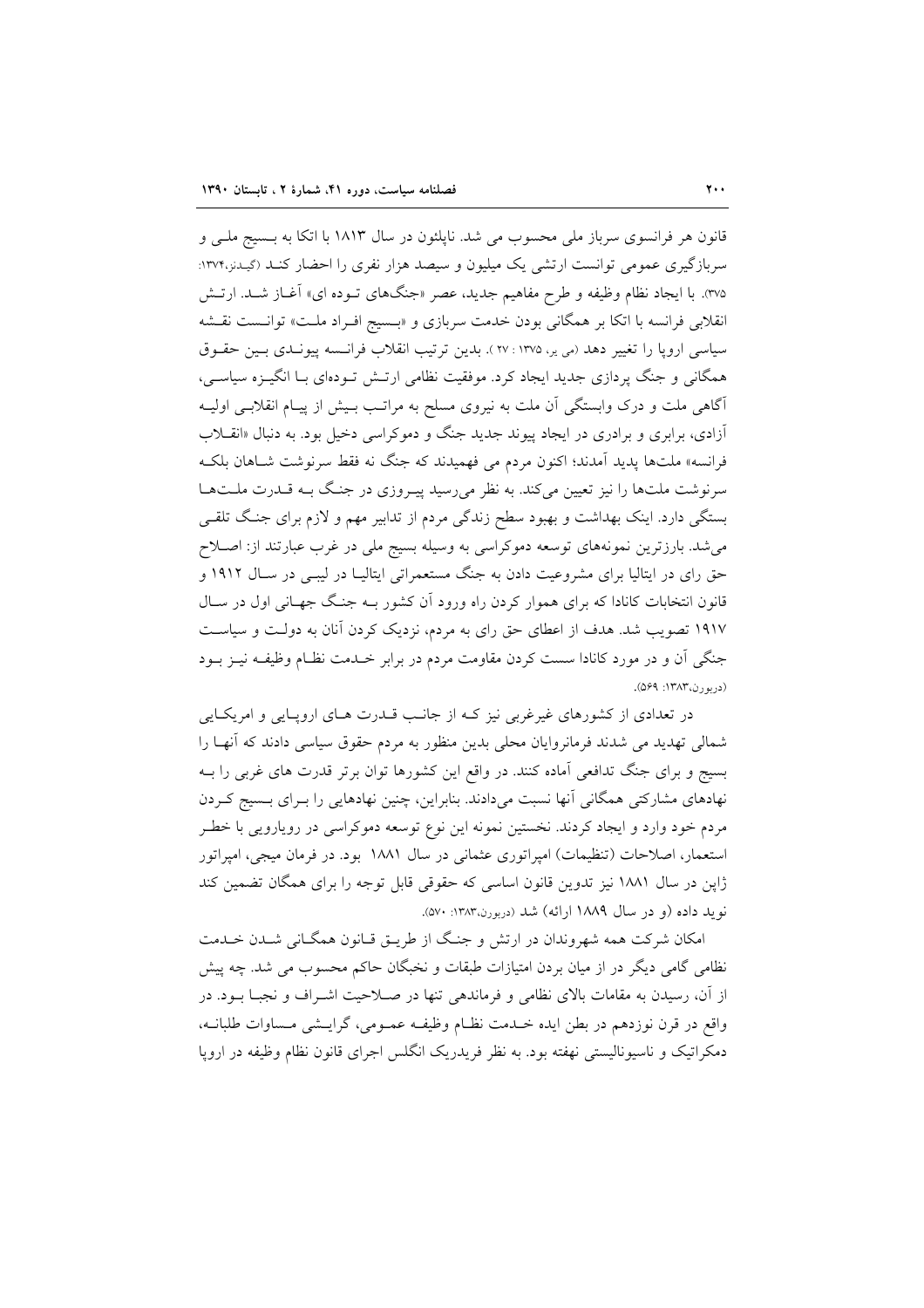برای دموکراتیزه کردن جامعه از قانون انتخابات عمومی و اعطـای حـق رای همگـانی اهمیـت بیشتر داشت (می یر۱۳۷۵: ۱۰۱). از این رو در اروپای قرن نوزدهم مـدافعان حکومـت مـوروثی و حفظ امتیازات سنتی، پس از تجربه برخورد با انقلاب فرانسه و ناپلئون بناپیارت، نوعا هـوادار نیروهای نظامی کوچک حرفهای و «مزدور» بودند. در حالی که عناصر سیاسـی تنـدرو و آزادی خواه (ليبرال) خواهان «ملتي مسلح» بودند كه در آن، همه مردان جـوان آمـوزش نظـامي ديــده باشند. اشرافی که از رژیم سابق حمایت میکردند ارتشی را ترجیح میداند که بی چون و چـرا حامی شاه باشد حتی اگر فرمان آتش کـردن بــه ســوی مــردم معتــرض را دریافــت کنــد. آنــان خواهان نیروی مسلحی بودند که همه افسرانش عضو طبقه اشـراف باشـند، حتـی المقـدور بـا شخص پادشاه نسبتی دور داشته باشند و در هر حال به اصل موروثی بودن اقتبدار پیای بنید باشند. رادیکالها یا افراطیون، درست برعکس خواستار تشکیل ارتشهای بزرگتر بودنـد کـه به سبب در برگرفتن همه مردم به كل ملت وفادار باقى بمانند. در چنين ارتشى، افسران از ميان اعضای طبقه متوسط و چه بسا از طبقات فقیرتر برگزیده می شدند (کویستر،۱۳۸۳:۲۴۳).

بنیانگذاری دولت و ارتش ملی به تغییری در رابطـه فـرد و دولـت انجامیـد. نظـام وظیفـه همگانی موجب شد به جای رهبران مذهبی، زمینداران بزرگ و مقامات محلی دولت بر اسـاس ضوابط قانونی و صرف نظر از تعلقات مذهبی، قومی، زبانی و وابستگیهای طبقاتی اتباع خـود را به خدمت نظام فراخواند. این ضابطهای انتزاعی و غیرشخصی بود که به همگان هویتی نوین می بخشید. اتباعی که به این ترتیب به خدمت نظام درمیآمدند در فـضایی جدیـد، منـضبط و جمعی از آموزش، لباس، خوراک، زبان و در مجموع شیوه زیست یکسان بهره مند مـیشــدند. بدین ترتیب، ارتش به مدرسه ای برای آحاد ملت، نهـادی بـرای تبلیـغ وفـاداری بـه دولـت، فداکاری و جنگ برای وطن و ترویج شیوه ای جدید از زندگی و آمـوزش۵هـای ناسیونالیــستی تبدیل شد. ویژگیهای نظام وظیفه، آن را از انواع روشهای سنتی تـامین منـابع انـسانی بـرای نیروهای مسلح متفاوت می کرد. نخست آن که اجباری بــود و تمــام جوانــان ذکــور معمــولاً بــا رسیدن به سن بین ١٨ تا ٢١ سال، برای مـدتی معـین در حـدود دو سـال، بـه خـدمت اعـزام می شدند. دیگر آنکه امتیازات اجتماعی، طبقاتی و محل زندگی اعم از شهر یا روستا مانع اعزام به خدمت سربازی نبود. همچنانکه تفاوتهای زبـانی، قـومی و مـذهبی نیـز نمـی توانـست در معافیت از سربازی یا اعزام به آن موثر باشد. همه افـراد ملـت بـه اعتبـار برخـورداری از حـق تابعیت و بهره مندی از مواهب زندگی در کشور خود، مکلف به ارائه خدمات نظامی به کـشور بودند. البته این تکلیف، مادامی که شهروندان یک کشور در قیـد حیـات بودنـد از آنـان سـاقط نمي شد اما به ويژه در دوران جواني و ميان سالي متوجه آنــان بــود. از ايــن(و نظــام وظيفــه را معمولاً به مدتهای طولانی بین ۲۵ تا ۳۰ سال تعیین می کردند کـه دو سـال نخـست آن بـه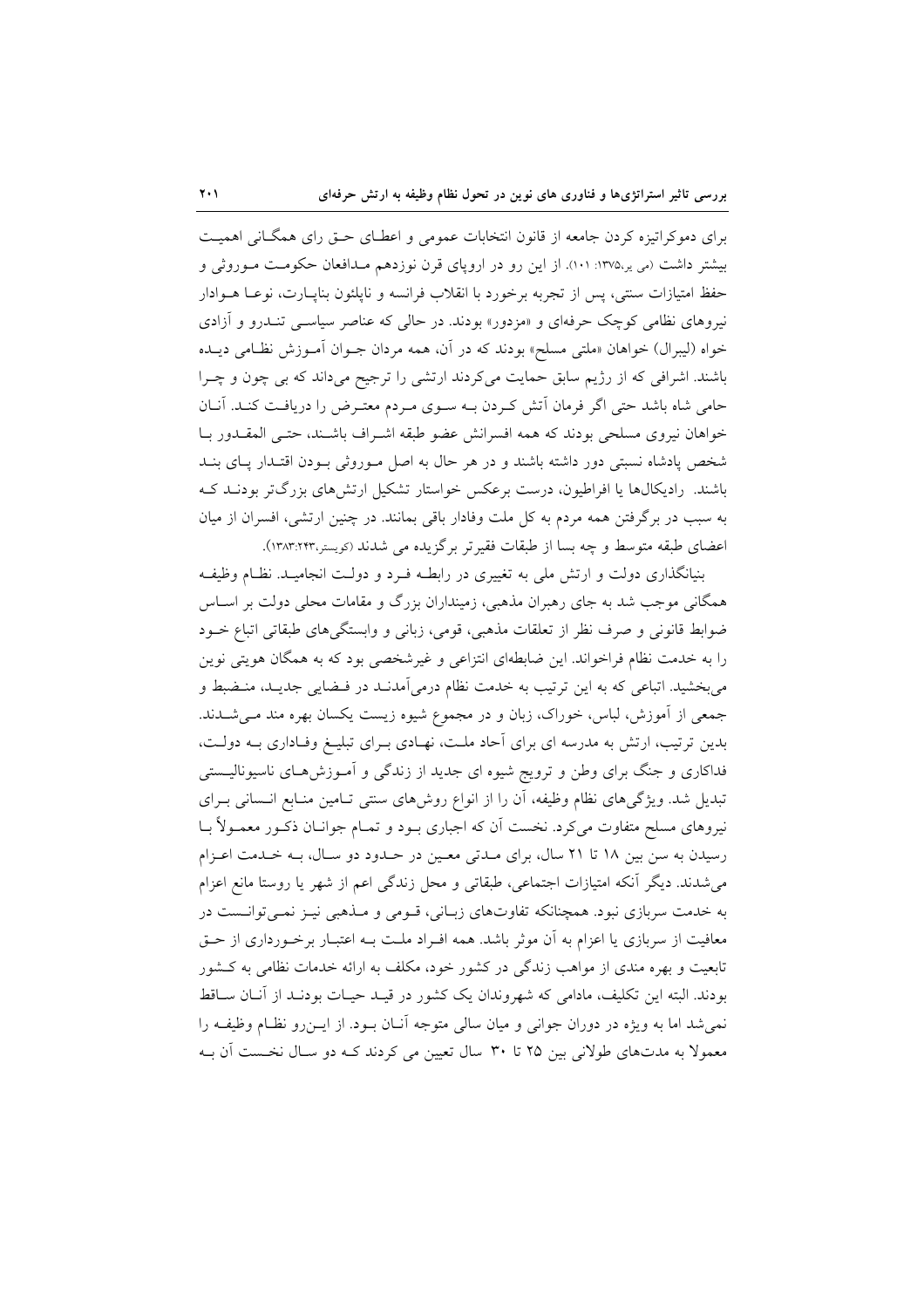دوره ضرورت و مابقی به دورههای احتیاط و ذخیـره اختـصاص مـی یافـت. همـه اینهـا غلبـه رویکر دهای ناسیونالیستی و برقراری روابطی جدید بین دولت و ملت را هویدا می کرد کـه نـه بر علاقههای قومی، مذهبی و زبانی بلکه بر خاصه های ملی مبتنی بود. همه اتباع کشور با ادای سوگند وفاداری به دولت، زیرپرچم ملی خدمت میکردند. البته در قانون نظـام وظیفـه معمـولاً معافیتهایی پیش بینی می شود اما این معافیتها بـر اسـاس مـلاک هـای عـام و غیرشخـصی همچون معافیتهای پزشکی، کفالت و تحصیلی است که در مورد اخیر حالت موقت دارد.

نظام وظیفه عمومی و اجباری به تدریج در کشورهای اروپایی و غیراروپایی رایــج شــد. در آغاز قرن بیستم در بین قدرتهای بزرگ، بریتانیا و ایالات متحده تنهـا کـشورهایی بودنــد کـه نظام سربازگیری همگانی یا خدمت وظیفه عمومی را نیذیرفته بودند. شرکت در جنگ جهـانی اول به برقراری نظام وظیفه در بریتانیا منجر شد. ایالات متحده در سپتامبر ۱۹۴۰ پیش از آن که به جنگ جهانی دوم وارد شود نظام وظیفه را اجباری کرد (فرامزیان، بـی تـا:۲۷). بــا اجبــاری شـــدن نظام وظيفه تعداد نيروهاى مسلح ايالات متحده از ٢١٠ هزار نفر در سال ١٩٣٩ به ١/٤ ميليــون نفر در ژوئیه ۱۹۴۱ رسید (رونوون، ۱۳۷۵، جلد دوم:۳۷۱).

## فرایند تشکیل ارتش های جرفهای

واژه انضباط (discipline) که در اصل به معنای فرایند یـادگیری اسـت در قـرن هفـدهم بـه آموزش نظامی و رفتاری کنتـرل شــده اطــلاق مــیشــد کــه ایــن آمــوزش را بوجــود مــیآورد. شکلهای استاندارد شده سازمان نظامی پیش از همه در ارتـش هلنـد پدیـد آمـد و سـیس بـه سرعت به سراسر اروپا گسترش یافت. مـوریس (Maurice) شـاهزاده اورانـژ (Orange) در قـرن شانزدهم نخستین آکادمی نظامی را در اروپا تاسیس کرد. آموزههای او بعـدها در سراسـر قــاره اروپا به صورت روش استاندارد درآمد. او یونیفورم و لباس هـای یکـسان، قـدم روی مـنظم و پابرداشتن افراد و دایر کردن خطوط فرماندهی را ابداع کرد. بدین ترتیب، ارتشها مـدلی بـرای توسعه بوروکراسی در خدمات اداری و سازمانهای دیگر بـه وجـود آوردنـد. از ایـن دوران، ارتش های ثابت بزرگ که افراد در آن می توانستند یک دوره خدمت حرفهای را طبی کننـد، بـه صورت ویژگی عمـده جوامـع امـروزی درآمدنـد (گیـدنن١٣٧۴: ٣٧۴). فراینـد حرفـهای شـدن در ارتشهای نوین، با کادر افسری آغاز شد. تا اوایل قرن نوزدهم، افسران معمولاً از طبقه اشـراف یا مزدور بودند. برای دسته اول یعنی اشراف جنگ هنوز نوعی سـرگرمی امـا بـرای دسـته دوم فعالیتی برای سود و منفعت مـادی محـسوب مـیشـد. افـسران مـزدور گـوش بـه فرمـان هـر فرماندهای بودند که به آنها یول می داد. اصلاحات نظامی دولت پروس در اوایل قـرن نــوزدهم گامی دیگر برای حرفه ای کردن ارتش بود. برای استخدام افسران سیاست گـزینش آشـکار،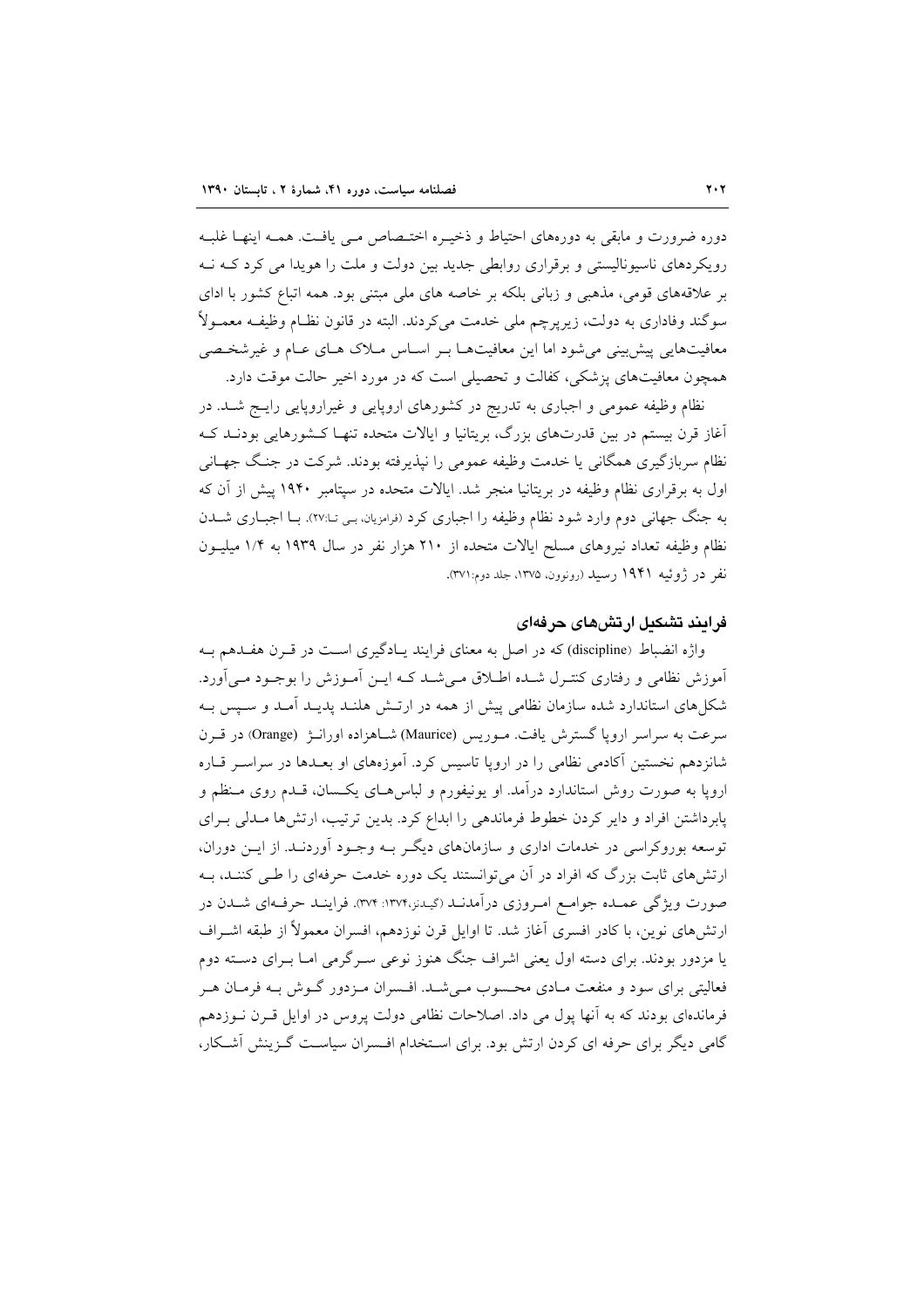انتخابات کتبی و معیارهای منظم ترفیـع برقـرار شـد. تـا سـال ۱۹۰۰ همـه کـشورهای بـزرگ اروپایی، ایالات متحده و روسیه مدارس آموزش نظامی را با استفاده از شـیوههـای گـزینش و ترفیع بوروکراتیک دایر کردند. در این دوران، افزون بر افسران، بخشی دیگر از کادرهای مـورد نیاز ارتش برای دوره های معین زمانی استخدام می شدند. امـا منبـع اصـلی تـامین سـربازان، كماكان نظام وظيفه اجباري بود.

وقوع دو جنگ جهانی در نیمه نخست قرن بیـستم بــه تــداوم نظـام وظیفــه و در مــواردی احیای آن در جهان کمک کرد. اما با پایـان جنـگ جهـانی دوم بـه تـدریج حرکـت بـه سـوی ارتشهای کاملاً حرفهای آغاز شد. بریتانیا نخستین کشوری بود که از خـدمت وظیفـه اجبـاری فاصله گرفت. در امریکا، خدمت نظام وظیفه پس از پایان جنگ ویتنام لغو شـد. در واقــع اگــر پیش از این تمایل و آمادگی برای شرکت در جنگ، زمینه و مقدمه اجباری کردن نظـام وظیفـه بود؛ اینک تجربه جنگ، مطالعه رفتـار، هزینــه و فایــده نظــام وظیفــه و تغییــر علایــق امنیتــی و استراتژیهای نظامی امریکا، این کشور را به سوی تـشکیل ارتـش حرفـهای سـوق داد. دولـت فرانسه برنامه حرفهای کردن ارتش را از سال ۱۹۹۶ در دستور کار خـود قـرار داد. مطـابق ايـن طرح سربازگیری به تدریج متوقف و ارتش پانصدهزار نفری فرانسه بـه ۲۶۰ هـزار نفـر تقلیـل یافت. در ۲۷ ژوئن ۲۰۰۱ خدمت سربازی در فرانسه به طور کامل لغو شد (دفتر مطالعات سیاسی مرکز پژوهش های مجلس شورای اسلامی، ۱۳۸۲ (الف): ۸). در سال ۱۹۹۹ در میـان ۲۰ ارتـش پـر تعــداد جهان، تنها نام شش کشور توسعه یافته دیده می شد. در سال ۲۰۱۰ در نیمی از کشورهای جهان، نظام وظیفه اجباری برقرار نیست. اینها شامل کشورهایی هستند که نظـام وظیفــه را لغــو كرده ً يا اساساً از بدو استقلال نظام وظيفه نداشته اند. در بين اينها كشورهايي پيشرفته همچـون ایالات متحده ، انگلیس، فرانسه، ایتالیا، استرالیا، کانادا، ژاپن و نیز کـشورهای در حـال توسـعه همچون اردن، مالزی، قرقیزستان، پاکستان، قطر و عربستان دیده می شوند. در برخی از کشورها از جمله اسپانیا، دانمارک، استونی، چک، فنلاند، نروژ و لهستان از سربازان وظیفه در قسمتهای غیررزمی یا خدمات غیرنظامی استفاده می شود (برای آگاهی بیشتر از وضعیت نظام وطیفه در کشورهای جهان (بنگرید به: www.nationmaster.com, Military Statistics>Conscription (most recent) by country). کرواسی یکی از آخرین کشورهایی است که نظام وظیفه اجباری را لغو کرده است. بـر اسـاس مصوبه مجلس کرواسی از اول ژانویه ۲۰۰۸ خدمت داوطلبانه، جـایگزین خـدمت شـش ماهــه اجباری شد. لغو نظام وظیفه در این کشور با طی مراحل عضویت در سازمان پیمـان آتلانتیـک شممالی (ناتو) همزمان بود (پایان خدمت نظام وظیفه اجباری در کرواسی،۱۳۸۶/۱۲/۲).

با وجود روی آوردن بسیاری از کشورهای جهان به ارتش حرفه ای و الغای نظـام وظیفـه، در برخی از کشورهای جهان نظام وظیفه عمومی و اجباری کماکان برقرار است. امـا در عمــل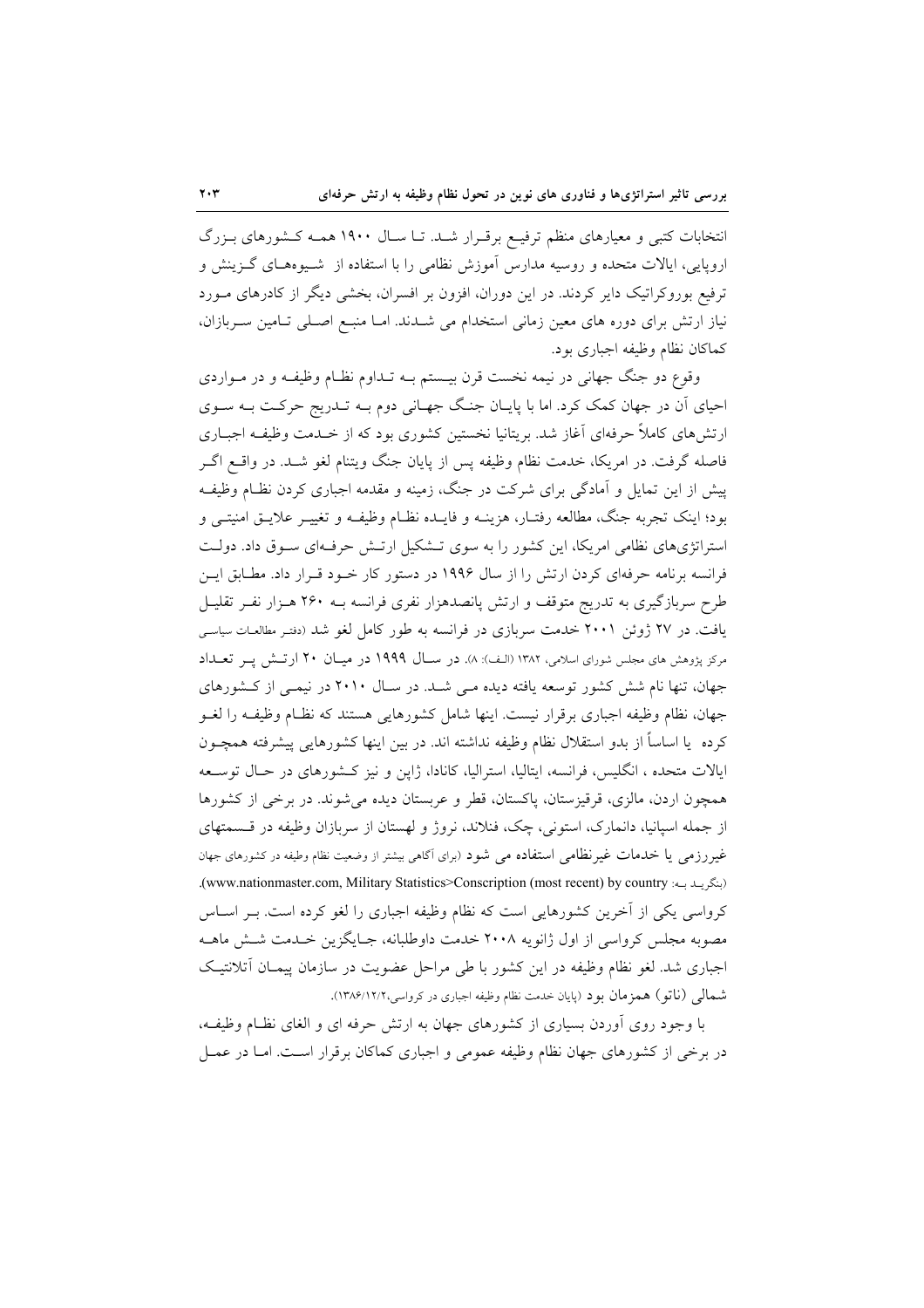هر چه میگذرد بر دامنه معافیتها، تـسهیلات و پـیش بینـی انـواع دیگـر خـدمات عمـومی و عامالمنفعه به جای خدمت اجباری در ارتش افزوده میشود. در آلمـان بـا وجـود آغـاز رونــد حرفه ای ارتش از سال ۱۹۹۲، خدمت سربازی عمومی حذف نشده اما مدت آن را از ده ماه به نه ماه کاهش و تسهیلات قابل توجه به ویژه در ارتباط با حقوق مشمولان برقرار شده است. در این کشور حقوق مشمولین قابل توجه و حقوق مشمولین متاهل ۹۰ درصد میـزان درآمـد آنهـا پیش از شروع خدمت وظیفه است. مشمولین می توانند خدمت خود را به دلایل مختلف ماننـد دانشجو بودن، زندگی در خارج، در انتظار کودک بودن یا بروز مشکلات شدید بـرای آنــان بــه تعویق اندازند و در مواردی چون بچهدار شدن، انجام خدمت داوطلبانه برای توسعه یا کشیش شدن خواستار معافیت از خدمت شوند (طالقانی،۱۳۸۱: ۴۳). در فرانسه، پس از جنگ خلـیج فــارس و در دورانی که هنوز خدمت وظیفه عمومی جریان داشت، به خدمت گرفتن سربازان عادی در ماموریتهای خطر آفرین خارج از کشور ممنوع و شرکت در این ماموریتهـا تنهـا بــر عهـده سربازان حرفه ای بود.

در برخی از کشورها بـا وجـود ادامـه نظـام وظیفـه، طـول مـدت خـدمت حـسب سـطح تحصیلات متفاوت است و فارغ التحصیلان دانشگاهها برای مدت کوتاه تر بــه خــدمت وظیفـه اعزام یا اساساً از خدمت وظیفه معاف میشوند. در ترکیـه دانـش آموختگــان دانـشگاههــا تنهـا هشت ماه خدمت می کنند حال آنکه مدت خدمت افراد بی سواد سه برابر آنهاست. در روسـیه مدت خدمت فارغ التحصيلان دانشگاهها به يک سال کاهش يافته است. در چين همه پذيرفتـه شدگان دانشگاهها و حتی کسانی که پس از دبیرسـتان شـغل مناسـب و مفیـد داشـته باشـند از خدمت سربازی معاف می شوند (گروه مطالعات سربازی دانشگاه صنعتی شریف،۱۳۸۲: ۸).

# تاثير فناورىهاى نوين در تحول نظام وظيفه

عوامل روی اَوردن کشورها به ارتش حرفهای متنوع و متعدد است. برخـی از ایــن عوامــل خاص یک یا چند کشور هستند. در کشورهای هند و پاکستان جمعیت زیـاد و درآمـد سـرانه اندک اساساً از بدو استقلال ضرورت برقراری نظام وظیفه عمومی و اجبـاری را منتفــی ســاخته است. نیروهای مسلح در این کشورها با پرداخت حقوق، نیروی انسانی مـورد نیـاز خـود را از میان خیل داوطلبان موجود برمی گزینند. در کشور پرجمعیتی مانند چین نیـز هرچنـد خــدمت وظیفه اجباری وجود دارد اما به شرحی که گفته آمد معافیتهای گسترده، جامعیت و اجباری بودن نظام وظیفه را کمرنگ و عملاً تحتالشعاع قرار داده است. دست کم یک عامل مهم ارائه این معافیتهای گسترده، جمعیت فوقالعاده زیاد و وجود نیروی انسانی مـورد نیـاز و حتـی بیش از حد نیاز در میان بخــشی از مــشمولان اســت. در برخــی از کــشورها کــاملاً بــرعکس،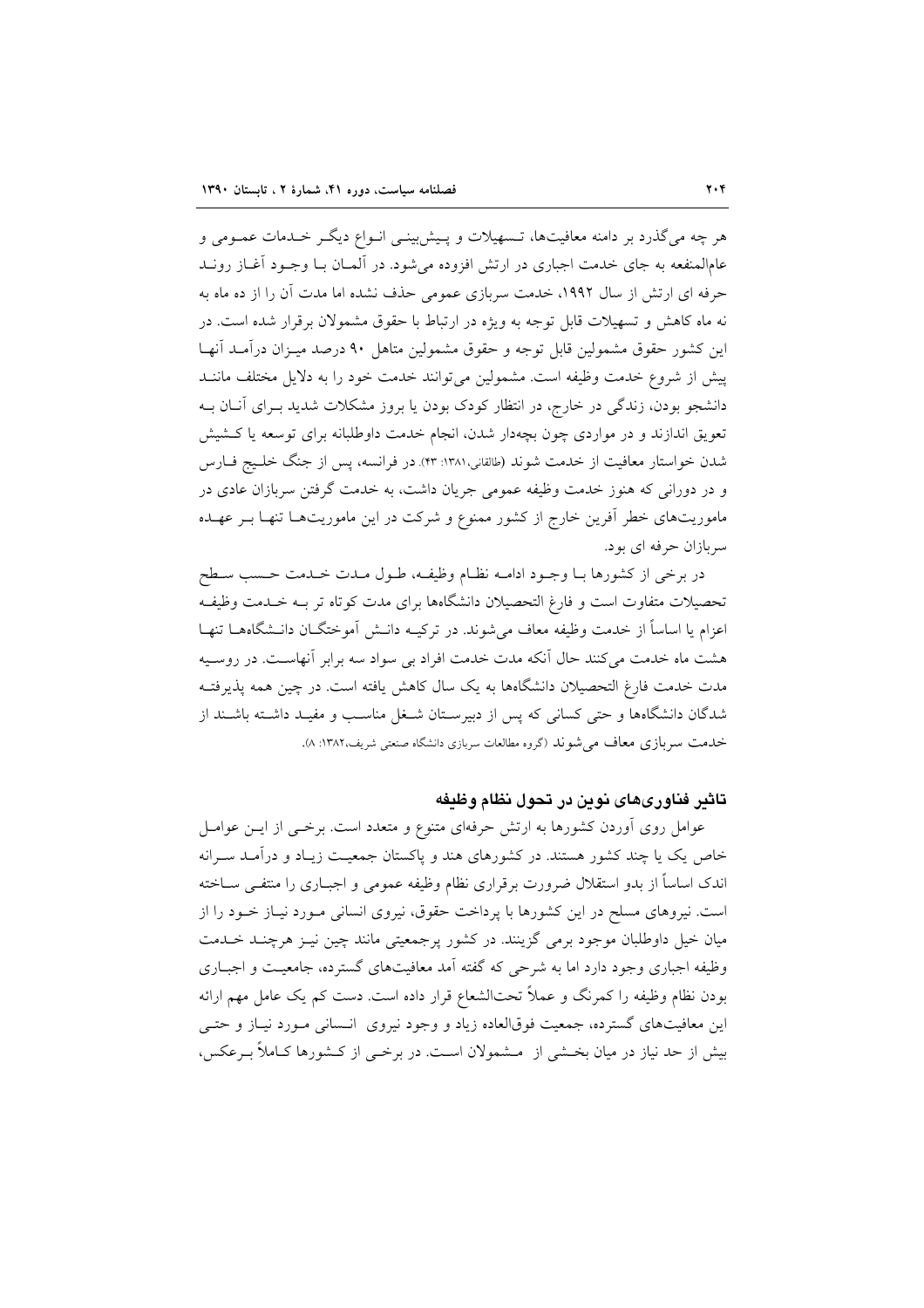جمعیت اندک و درآمد سرانه زیاد باعث شکل نگرفتن نظام وظیفه و روی آوردن به ارتشهای حرفهای و مزدور شده است. نمونه بارز ایـن دسـته، کـشورهای عربـی جنـوب خلـیج فـارس هستند. این کشورها که بیشتر در دهههـای ۱۹۶۰ و ۱۹۷۰ اسـتقلال یافتنـد فاقـد نظـام وظیفـه اجباری هستند و منابع انسانی نیروهای نظامی خود را به پشتوانه درآمدهای نفتـی بـا اسـتخدام نظامیان و سربازان بیشتر غیربومی تامین میکنند.

اما در میان کشورهایی که پیش از این دارای نظام وظیفه اجباری بوده و سپس بـرای تـامین نیروی انسانی سازمان های نظامی خود به خدمت داوطلبانه و حرفه ای روی آورده انـد تحـول در فناوری های نظامی عامل شایعی است که به بـی نیـازی از نیروهـای غیرحرفـه ای انبـوه و ناتوانی و ناکارآمدی این نیروها در استراژی ها و جنگ های نوین منجر شده است. به عبـارت دیگر این عامل به صورت قهری بر کیفیت و کمیت نیروی انسانی مورد نیـاز نیروهـای مـسلح این کشورها و سیاست جذب آنها اثر گذارده است.

دوری جستن بریتانیا از خدمت وظیفه عمومی و لغو أن در ارتباط مستقیم بـا دگرگــونی در سیاست نظامی این کشور بود. بریتانیا نخستین کشوری بود که تلاش کرد بمب اتمی بسازد امـا کمتر بودن مخاطرات و بیشتر بودن منابع در ایالات متحده باعث شـد کـه ایـن فعالیـتهـا در دوران جنگ جهانی دوم به آمریکا انتقال یابـد. از سـال ۱۹۴۵ کمیتـهای بـه ریاسـت سـرهنری تیزارد (Sir Henry Tizard) نتیجه گرفت که داشتن سلاحهای اتمی باید اسـاس سیاسـت دفــاعی آینده بریتانیا باشد. برنامه ساخت سلاحهای اتمی در سال ۱۹۴۷ و کار در مورد تولید بمبهای هیدروژنی در سال ۱۹۵۲ در بریتانیا آغاز شد. در سال ۱۹۵۷ «بزرگترین دگرگونی در سیاست نظامی در شرایط عادی» اعلام شد. در استراتژی جدید، سیاست نظامی بریتانیـا مبتنـی بـر یـک تشکیلات نظامی نسبتاً کوچک، همراه با در اختیـار داشــتن ســلاحهــای هــستهای بــود. بــدنبال گزینش این استراتژی خدمت نظام وظیفه اجباری لغو شد. تعـداد نیروهـای مـسلح بــه نــصف کاهش یافت و برنامههایی برای تجهیز هر سه نیرو با سلاحهای هستهای به اجرا درآمـد (گیـدنز،  $.$ (۳۷۹: ۱۳۷۴)

جنگ جهانی دوم را پایان جنگهای مدرن و سرآغاز جنگهای پـست مـدرن نامیـده انـد. جنگ های مدرن از دهه نخست سال ۱۵۰۰ میلادی شروع شد و تا اواسط قرن بیستم ادامه پیدا کرد. جنگ پست مدرن اگرچه با جنگ مدرن بی ارتباط نیست اما تفـاوتش آن قـدر اسـت کـه عنوان "يست مدرن" بر أن نهاده شود. مهمترين تفاوت به جايگاه و نقش اطلاعات، رايانه ها و تجهیزات چند رسانه ای و سیبرنتیک در جنگ های پست مدرن بازمی گردد. جنگ سـیبرنتیک دارای سه مولفه متمایز است؛ اتکا به شیوه های علمی اداره جنگ، عنصر اطلاعات و تفسیر آن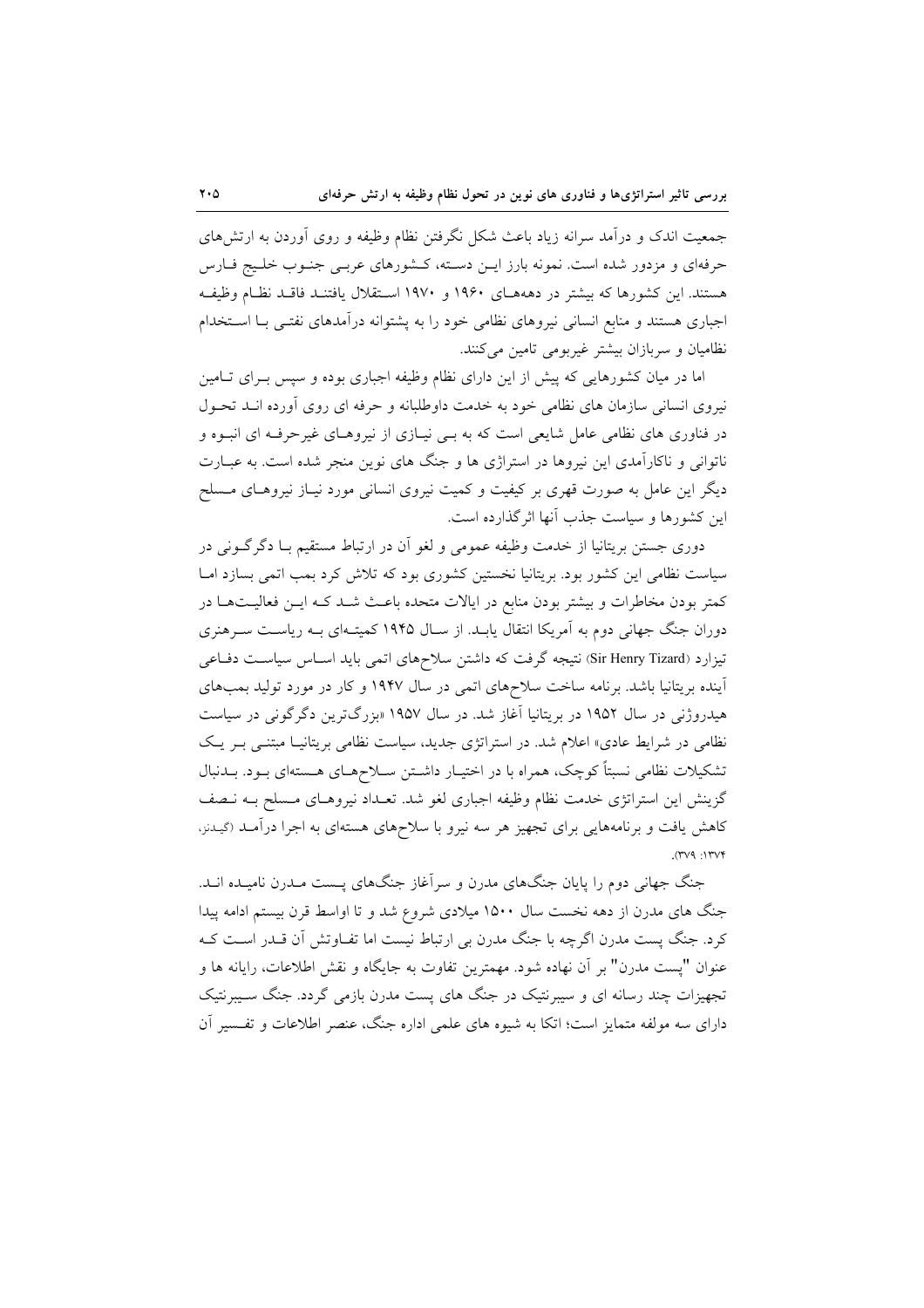و سرانجام تاکید بر نقش و جایگاه رایانه و قابلیت آن در پشت سر گـذاردن مرزهـای مرسـوم زمانی و مکانی (گری،۱۳۸۱: ۴۵-۴۶).

همان طور که جنگ مدرن به سربازان مدرن احتیـاج داشـت، جنـگ پــست مــدرن نیــز بــه سربازانی با مزایای نظامی جدید نیاز دارد که بتوانند پاسخگوی ملزومات شگفت انگیـز جنگ متکی به فناوری عالی باشند. بخش از کـار قالـب ریـزی ایـن سـربازان جدیـد برعهـده امـور استخدامی و بازاریابی است که در پیوندی متزلزل با مقررات و جامعه نظامی سـنتی قـرار دارد. اما از زاویه ای دیگر، جنگ افزارها خود در حال ساخت سرباز امروز و فردا هستند (گری،۱۳۸۱: ٣٣٠-٣٣٩). سلاح از ديرباز نقش اساسي و مهمي در جنگ ايفا كرده است. امــا امــروزه ســرباز از سلاحی که به کار می برد تاثیر نمی پذیرد بلکـه اکنـون سـرباز را بـه گونـه ای مـورد تجدیـد ساخت و تجدید برنامه ریزی قرار میدهند که به صورت یکی از اجزای تشکیل دهنده سیستم تسلیحاتی در می آید. اساسا در هر برهه از تاریخ با ظهور فنـاوری هـا، واقعیـت جنـگ و نیـز منابع انسانی آن شکل تازه ای به خود گرفته است. از آنجا که پیدایش سلاح هـای هـسته ای ، شیمیایی، بیولوژیک و هوشمند موجب افزایش تلفات انسان می شود، تحقیقات گسترده ای نیز در زمینه حفاظت از سربازان به عمل آمده است. یکی از محصولات این تحقیقات تولید لبـاس بسیار سبکی است که سرباز آینده را روئین تن می کند. لباس های جدید شـامل یـک پوشــش محافظت کامل فردی، شبکه رایانه ای و سامانه برق رسانی همراه هستند و عملک د ف دی را افزایش خواهند داد. این طرح ها یادآور موجودات تهدیدآمیز فیلم های علمی\_ تخیلی هستند. پوششهای زرهی جلیقه های ضد گلوله این لباسها کـه بـا اسـتفاده از فنـاوری نـانو سـاخته می شوند به فاصله شش تا هشت سانتیمتر از سطح بدن قرار می گیرند و آسـیب هـای ناشـی از شلیک گلوله یه سوی سرباز را به حداقل میرسانند (دیده بان پایش فنـآوری و نـوآوری نظـامی،۱۳۸۳: ۴۳:). این سربازان را اف ۱۶های پیاده می نامند چرا که تمام قابلیتهایی که یک هواپیمای اف۱۶ در هوا می تواند به خلبان خود عرضه کند در اختیار خواهند داشت (بـرای آگـاهی بیـشتر از کاربردهـای نانو فناوری در طرح " سرباز آینده" که در" موسسه نانو فناوری برای سربازان" وابــسته بــه دانــشگاه ام. آی. تــی و سایر موسسات پژوهشی انجام می شود ر.ک. به: دیده بان پایش فناوری و نوآوری دفاعی،۱۳۸۴،صص ۶۰-۶۳ ).

# تاثیر استراتژیهای سیاسی و امنیتی در تحول نظام وظیفه

برچیدن نظام وظیفه یا عدم برقراری آن در برخی از کشورها با انتخاب استراتژیهای امنیتی خاص مرتبط بوده است. در میان کشورهایی که فاقد نظام وظیفه هستند برخی بر اساس شرایط و ویژگیهای داخلی خود و در چارچوب سمتگیریهای سیاست خارجی شان و روی آوردن به استراتژیهای اتحاد و ائتلاف اساساً هیچگاه دارای سربازی اجباری نبودهاند. هم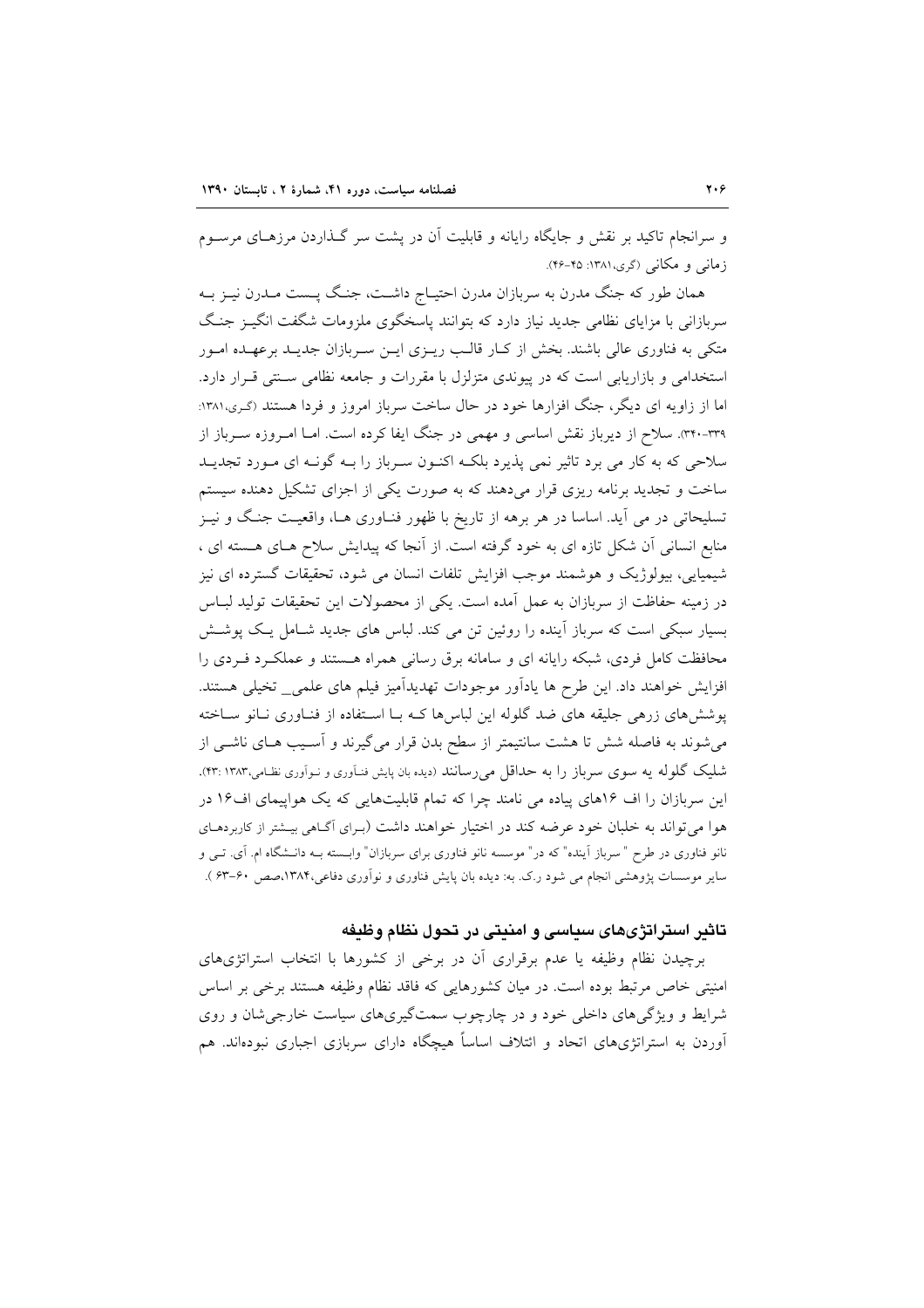چنانکه پیش از این گفته آمد کشورهای جنوبی خلیج فارس از این جملهاند. البته عدم نفوذ یا نفوذ اندک ناسیونالیسم، تاخیر در آغاز فرایند دولت– ملت سازی و جمعیت اندک از عوامل موثر در شکل نگرفتن نظام وظیفه در این کشورها بوده است؛ اما حتی کشورهای بزرگتر در جنوب خلیجفارس نیز ترجیح دادهاند با عضویت در پیمانها یا عقد قراردادهای امنیتی-نظامی دوجانبه و اعطای پایگاههای نظامی، برای مقابله با تهدیدهای خارجی و تامین امنیت خود، بیشتر به قدرتهای بزرگ متکی باشند. نیروهای نظامی این کشورها که داوطلب و بسیاری از آنها غیربومی هستند با وجود هزینههای سنگین و بهرهمندی از پیشرفتهترین سلاحهای آفندی تاکنون نقشی تعیینکننده در مقابله با تهدیدهای خارجی نداشتهاند. آنها بیشتر در خدمت تامین امنیت داخلی و توجیهی برای خریدهای هنگفت تسلیحاتی بوده اند. کشورهای ذرهای micro) (state واقع در اروپا و اقیانوس آرام نیز که فاقد جمعیت، عمق استراتژیک و منابع لازم برای ایجاد نیروهای نظامی هستند به تبع نداشتن ارتش و نیروهای مسلح، نظام وظیفه اجباری نیز ندارند. آندورا، لیختن اشتاین و سن مارینو تأمین امنیت خود را با عقد قراردادهایی به کشورهای بزرگ اروپایی مانند فرانسه و اسپانیا و کشور – جزیره های واقع در اقیانوس آرام به استرالیا واگذار کردهاند.

ایالات متحده امریکا نخستین کشوری بود که در جریان جنگ جهانی دوم مجهز بـه بمـب اتمي شد؛ با وجود اين، نظام وظيفه در اين كشور حتى با پايان جنگ لغو نشد. نظـام دوقطبـي، جنگ سرد، مسئولیتهایی که امریکا پس از جنگ جهـانی دوم در رهبـری «جهـان آزاد» بـرای خود قایل بود، مقابله با گسترش کمونیسم و دکترینهای نظامی جاه طلبانه و مداخله در گوشـه و كنار جهان عواملي بودند كه على رغم توانايي هستهاى امريكا اجازه لغو نظام وظيفه اجبارى را نمی دادند. با وجود این، تجـارب حاصـل از جنـگ جهـانی دوم، جنـگ ویتنـام و دکتـرین نیکسون (Nixon Doctrine) به تدریج بسترهای برچیده شدن نظام وظیفه را در این کشور فراهم آوردند. شاید بتوان گفت برخلاف انگلیس که سیاست دفاعی مبتنــی بــر ســلاحهای اتمــی، آن کشور را به برچیدن نظام وظیفه ترغیب کرد؛ ناکارآمدی و ضعفهای سربازان وظیفه امریکایی در اجرای سیاستها و برنامههای نظامی این کشور که در جریان جنگ ویتنام به روشنی آشکار شد؛ سرانجام مقامات امریکایی را متقاعد کرد که نظام وظیفه را ملغی و به نیروهای داوطلب ًو حرفه ای روی آورند. مصاحبههای بسیار که با افراد چهارصد گردان پیاده نظام ارتش امریکا در طول جنگ جهانی دوم به عمل آمد، نشان داد که به طور متوسط فقـط ۱۵ درصـد سـربازان در نبرد تفنگهای خود را شلیک میکردند؛ حتی هنگامی که مواضع آنها مستقیماً زیر حملـه قــرار داشت و زندگیشان در خطر بود. این یافتهها برای افراد پیاده نظام هم تکـان دهنـده بـود. زیـرا هرکس گمان می کرد خودش تنها فردی است که از انجام دادن وظیفه اش خودداری می کنـد.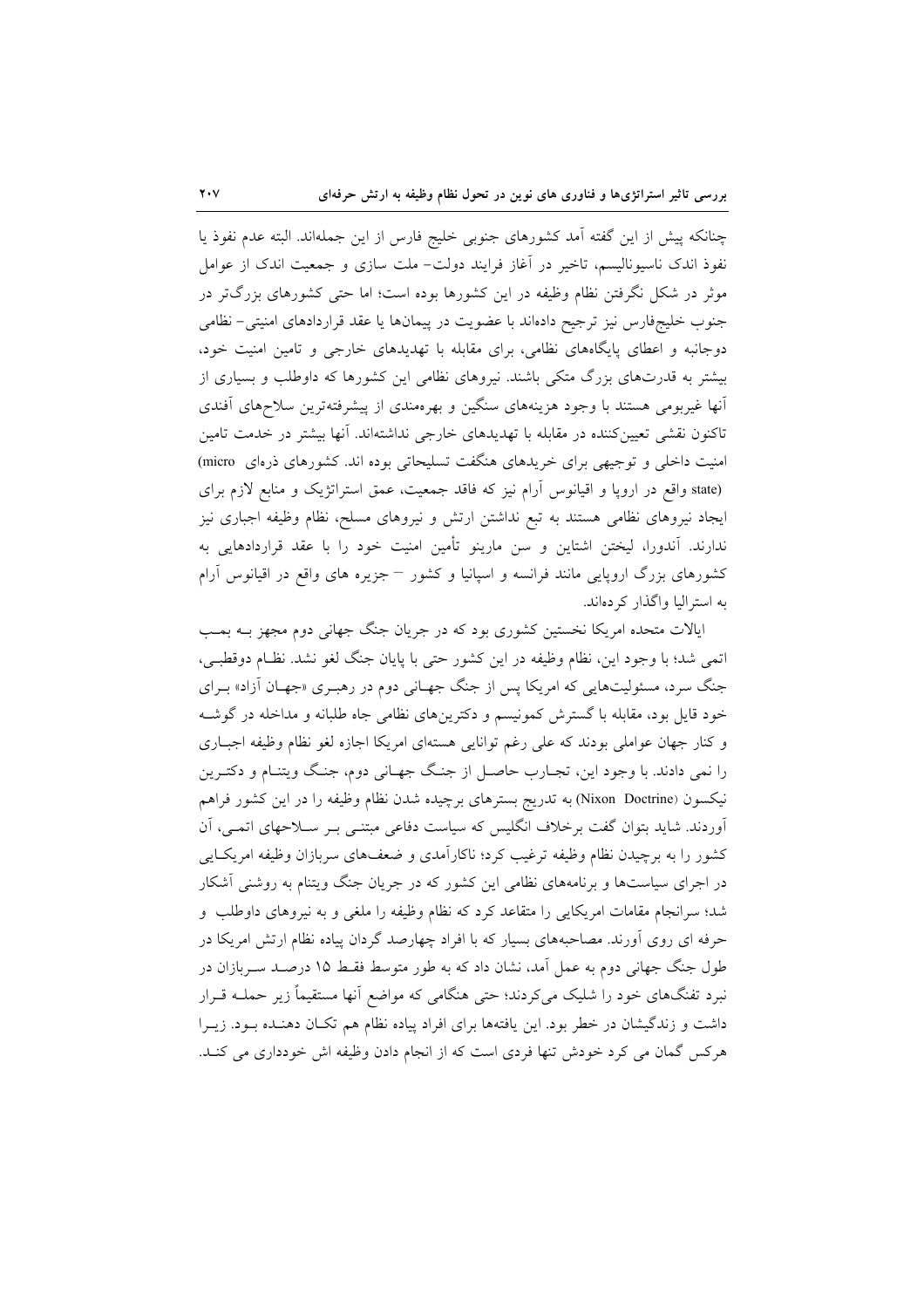آنها هنگامی که دیگران به ویژه افسران، حضور داشتند سلاحهای خود را شلیک می کردند امـا هنگامی که تنها بودند چنین نمی کردند. بی میلی آنها برای شلیک کردن هیچ ارتباطی بــه تــرس نداشت بلکه بازتاب عدم تمایل به کشتن بود، هنگامی که «هیچ نیازی» وجـود نداشـت (<sub>گسدنز</sub>, ۱۳۷۴: ۳۷۳. به نظر گــوین دایــر (Gwynne Dyer) کــه بررســی مــنظم و جــامعی دربــاره جنــگ و یرخاشگری به عمل آورده؛ کار ارتشها در نهایت کـشتن دشـمن اسـت و حـال آنکـه بـرای اکثریت عظیم مردم، کشتن میباید آموزش داده شود. «اما ارتشها پر از این گونه افراد نیستند، آنها آن قدر نادرند که حتی در ارتشهای حرفهای کوچک تنها بخشی بسیار کوچک را تـشکیل می دهند و اکثراً در نیروهای مزدور از نوع کماندو جمع شده اند. در ارتشهای بـزرگ کـه بـر اساس خدمت نظام وظيفه تشكيل شده آنها عملاً تحتالشعاع تعداد انبوه افراد عـادىتـر قـرار می گیرند و ارتشها باید این مردان عادی را که اصلاً نبرد را دوست ندارند بـه کـشتن ترغیـب كنند (گيدنز، ١٣٧٤: ٣٧٣).

جنگ ویتنام به امریکاییها نشان داد که سربازان وظیفه حاضر در جنگ بـه دلیـل ضـعیف مهارتی، ترس از مجروح شدن، نـاتوانی از کــشتن و … از کارآمـدی لازم در جنـگ برخــوردار نیستند (دفتر مطالعات سیاسی مرکز پژوهشهای مجلس شورای اسلامی، ۱۳۸۲(ب): ۱۱). ناکامی ایالات متحــده در جنگ ویتنام و مخالفتهای گسترده بـا اعـزام سـربازان امریکـایی بـه جبهـه هـای جنـگ، بـه تجدیدنظر در استراتژی "پاسخ انعطاف پذیر" منجر شد که از زمان جان اف کندی (F.Kennedy John) اتخاذ شده بود. «پاسخ انعطاف پذیر» بـه معنـای بازسـازی ارتـش امریکـا بـرای انجـام واکنشهای متناسب در مقابل هر نوع جنگی اعم از اتمی، محدود، چریکی یـا آزادیـبخش بـود (بوفر،۱۳۶۶: ۱۶۱- ۱۵۸). این استراتژی که عملاً بــه معنــای حــضور مــستقیم نیروهــای امریکــایی در جنگهای محدود و کوچک در گوشه و کنار جهان بود تا اندازه زیـاد بـه تـداوم نظـام وظیفـه اجباری در امریکا کمک کرد. امـا دکتـرین نیکـسون کـه متحـدین امریکـا را تـشویق مـیکـرد مسئولیت امنیت داخلی و دفاعیشان را خود برعهده گیرند عملاً امکان لغــو نظــام وظیفــه را در امریکا فراهم آورد (فونتن،۱۳۶۲: ۱۷۳-۱۷۳). برچیدن نظام وظیفه و روی آوردن به نیروهای حرفهای و داوطلب هم از دامنه مخالفتهای داخلی با اعزام سربازان امریکایی به جبهــه هــای جنـگ و هم از ضعفهای موجود در میان سربازان امریکایی می کاست.

در فرانسه نیز ناتوانی ارتش در پاسخ سریع و مناسب به شـرایط اضـطراری در جنگ اول خلیجفارس باعث روی آوردن به ارتش حرفه ای شـد. حرفـه ای شــدن ارتـش در فرانــسه بــا مخالفتهایی نیز روبرو بود. مخالفین معتقد بودند سرباز وظیفه نشانه اراده ملت است. هزینـه کمتر دارد و باعث ایجاد روح همدلی عمومی در مردم می شود. اما ژاک شیراک رئیس جمهور فرانسه به پشتوانه موافقت هفتاد درصد مردم فرانسه مصمم به خاتمه نظام وظيفه بود. او معتقـد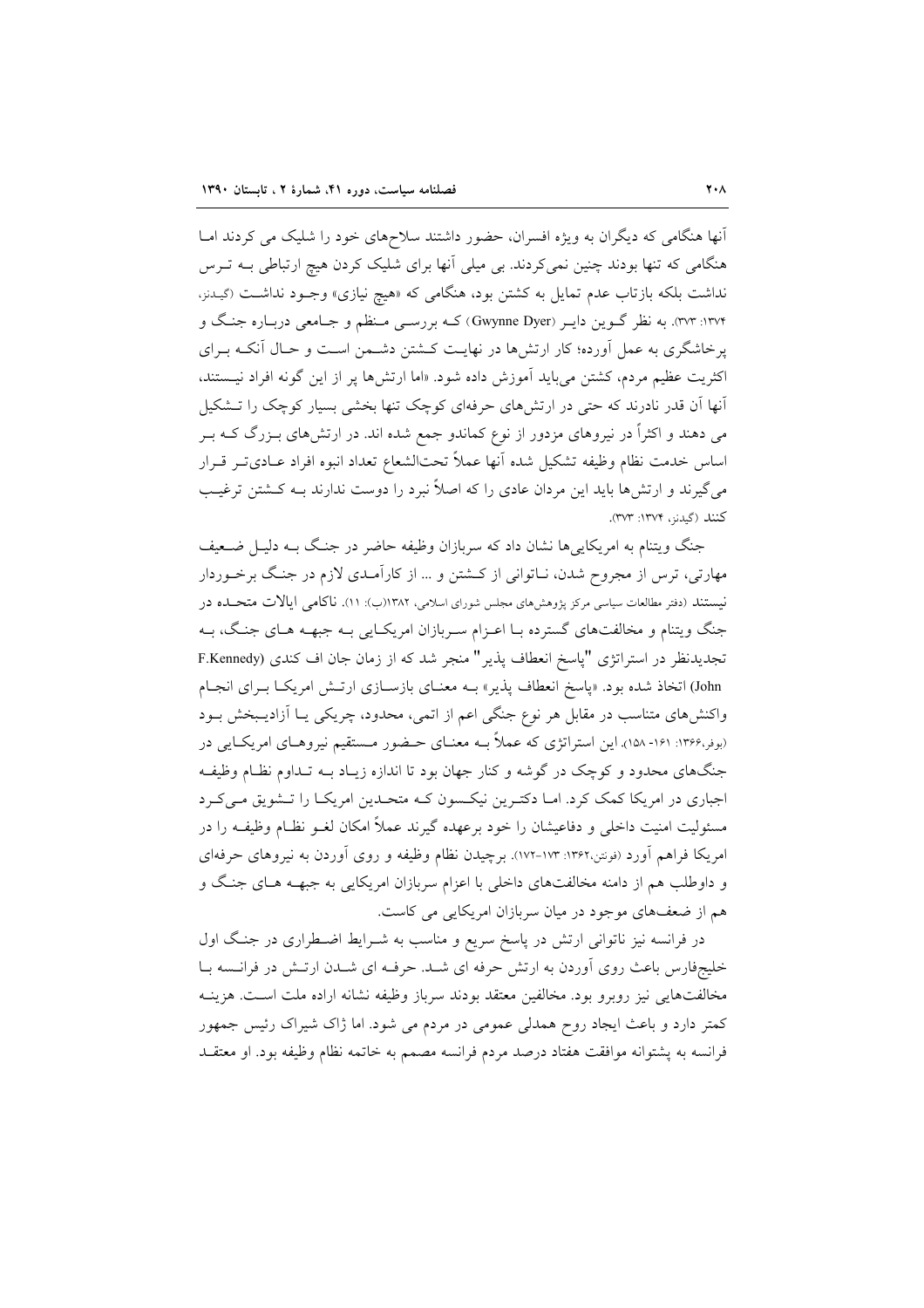بود هدف از حرفهای کردن ارتش پاسخ سریع و توانایی انجام عملیـات چنــدمنظوره اســت. در شرایطی که کارکنان وظیفه برای این اهداف کارایی لازم را ندارند کاهش طول مـدت خـدمت وظيفه هم فايده اي ندارد (عليزاده،١٣٨٢: ٣٧٧).

روی آوردن به استراتژی امنیت جمعی از دیگر عوامل موثر در کوچک شـدن ارتـش۱ما و برچیده شدن نظام وظیفه در برخی از کشورها بوده است. اکنون مدتی است که امنیت ملبی در مناطقی از جهان به امنیت جمعی متحـول شـده اسـت. ایـن منـاطق شـاهد پـشت سـرگذاردن دولتهای ملی و مدرن عصر وستفالیا ( Westphalia) و ورود به مرحله دولت های پست مدرن هستند (بوزان، ١٣٧٩: ١٥-١٢). كشورهاي عضو اتحاديه ارويا نمونه شاخص ايـن كـشورها هـستند. فرایند ادغام این کشورها در نهادهای فراملی اّنچنان تعمیق یافته که احتمال وقــوع جنـگ میــان آنها منتفی شده است. در این میان، کشورهای کوچک عضو اتحادیه اروپا مانند لوگزامبورگ نه به دلیا ٍ پیشرفت فناوریهای نظامی در کشور خود بلکه بـه دلیـل از بـین رفـتن منـابع تهدیــد نظامی از سوی همسایگان اروپاییشان ترجیح داده اند منابع محدود خود را بـرای دســتیابی بــه پیشرفت و رفاه بیشتر شهروندان شان اختصاص دهند. در واقع أنها جنبههای نرم افزارانه تامین امنیت را خود برعهده گرفته و جنبههای سختافزارانه آن را به متحدین قدرتمندشان سپردهاند.

#### نتىجە

تحول در فناوریهای نظامی و تغییر استراتژیهای امنیتی و نظامی عاملی تعیـین کننـده در انتقال از نظام وظیفه به ارتش حرفهای بوده است. این فرایند کـه پـس از جنـگ جهـانی دوم و تحت تاثیر دستیابی بریتانیا به سلاحهای هستهای آغاز شد به تدریج به دیگـر کـشورها نیــز راه یافت. البته در روی آوردن به ارتش حرفهای جنبههایی دیگر از تحولات استراتژیک نیـز مـوثر بوده است. برجسته شدن جنبههای نرمافزارانه امنیت و تحول امنیت ملی بـه امنیـت جمعـی در مناطقی از جهان و پیشرفتهای نوین در تکنولوژیهای نظامی، باعث کـاهش اهمیـت کمیـت نیروی انسانی شده است.

جنگهای اخیر در بالکان، افغانستان و خلیجفارس نشان داد که در عرصـه رزم، برتـری بـا دانش نظامی، عنصر تکنولوژی و نظامیان توانمند و قادر به استفاده از تسلیحات مدرن است. در جنگهای امروز ارتشها به تجهیزات پیشرفته و هوشمند، انتقال سریع اطلاعـات بــه نیروهـای نظامی از طریق مـاهوارههـا، جابـهجـایی سـریع نیروهـا و پرتـاب سـلاحهـای اسـتراتژیک از مسافتهای دور متکی هستند (برای اطلاع بیشتر از جنگهای نوین ر.ک. به: ناجی میدانی،۱۳۸۲: ۱۷۹– ۱۶۰). در چنین شرایطی اتکا به اشکال سنتی دفاع، اتکای صرف بر نیروی انسانی انبـوه و اسـتوار کـردن استراتژیهای نظامی بر نیروی انسانی می تواند فاجعه بار باشـد. اعـلام پایـان نظـام وظیفـه در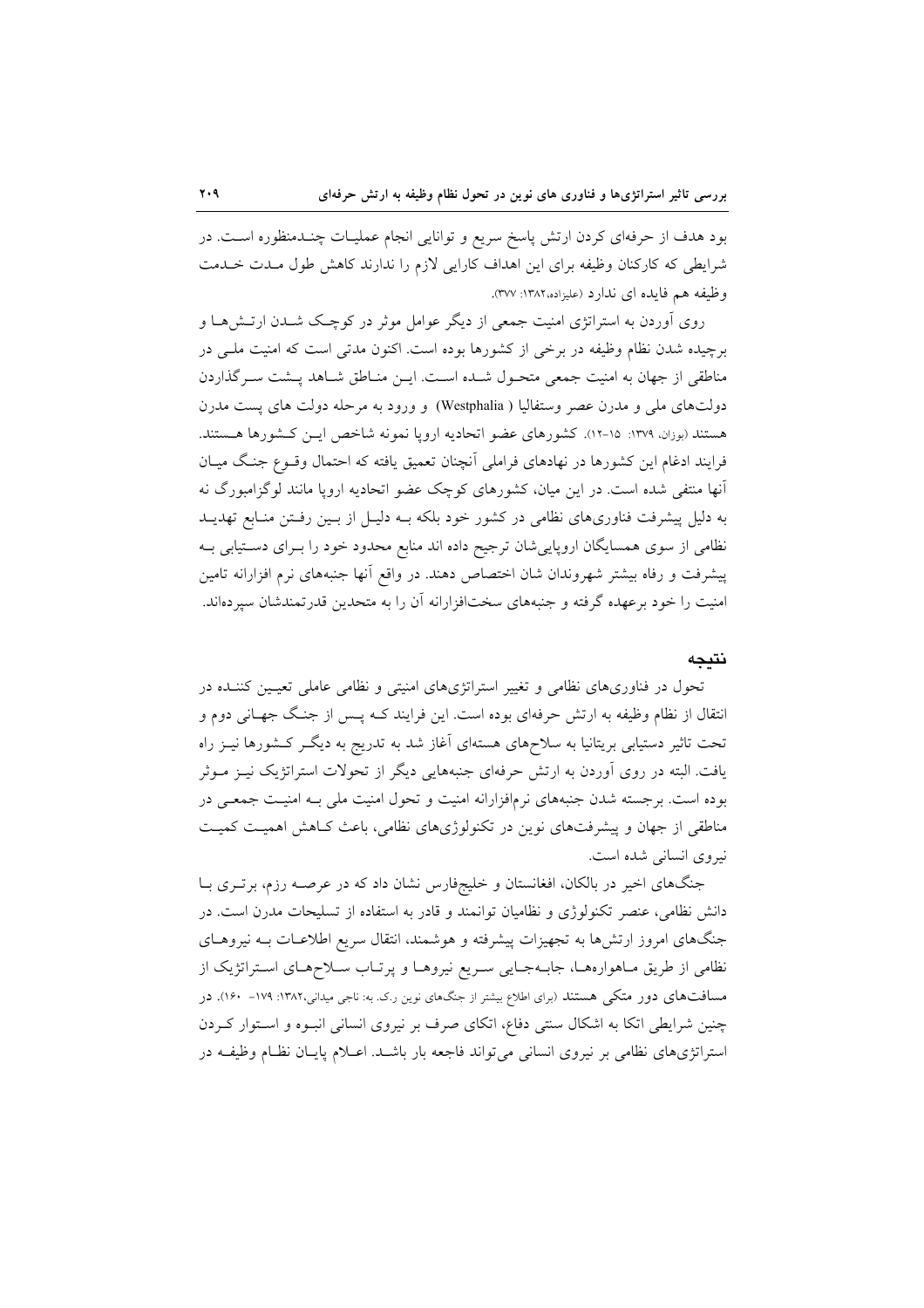کشورهایی نظیر فرانسه که بنیانگذار آن بودند نشان می دهد که عبصر اتکیا بیه سرچیشمههیای پایان یافتنی نیروی انسانی انبوه در عرصه جنگ در جهان معاصر خاتمه یافته است. کـشورهای جهان اکنون می باید متناسب با شرایط بومی، راهبردهـای امنیتـی، سـطح فنـاوریهـای نظـامی، کیفیت و کمیت منابع انسانی و چشماندازهای آتی آن و حیـاتی تـر از همـه تـامین و تـضمین امنیت پایدار خود به الگوهای جدید و روزآمد تامین منابع انسانی نیروهای نظامی بیاندیشند.

## منابع و مآخذ:

#### الف. فارسى:

- ١. بشيريه، حسين،(١٣٧٣)، جامعه شناسي سياسي، تهران: نشر ني.
- ۲. بلوخ، مارک،(۱۳۶۳)، **جامعه فئودالی**، ترجمه بهزاد باشی، جلد دوم ، تهران: انتشارات آگاه.
- ۳. بوزان، باری، (۱۳۷۹)، "امنیت ملی، دولت های مـدرن و یـست مـدرن"، **گفتمــان امنیــت ملــی**، کتــاب اول، پــائیز ۱۳۷۹، صص ١١-٣۵.
	- ۴. بوفر، آندره، (۱۳۶۶)، **مقدمه ای بر استراتژی**، ترجمه مسعود کشاورز ، تهران: دفتر مطالعات سیاسی و بین المللی.
	- ۵. پایان خدمت نظام وظیفه اجباری در کرواسی، (۱۲/۶/۱۲/۲) در: http:/www.irna.ir/2008/2/6.
- ۶. دربورن ،گوران (۱۳۸۳)، **جنگ و منازعه داخلی**، ترجمه نسرین طبا طبای<sub>ی</sub> در: سیمور مارتین لیپست، (زیرنظـر)، (۱۳۸۳)، **دایره المعارف دموکراسی**(سه جلد)، ترجمه کامران فانی، نورالله مرادی (به سرپرستی)، تهران: کتابخانه تخصصی وزارت امور خارجه، جلد دوم صص"٥٧-٥۶٨.
- ۷. دفتر مطالعات سیاسی مرکز پژوهش های مجلس شورای اسلامی،(۱۳۸۲) (الف)، مجموعه گزارش های کارشناسی درباره طرح خدمت وظیفه عمومی: ۶– نگاهی به ارتش های حرفه ای درجهان و دیدگاههـای هــواداران آن. تهــران: مرکــز پژوهش های مجلس شورای اسلامی.
- ۸ دفتر مطالعات سیاسی مرکز پژوهش های مجلس شورای اسلامی، ( ۱۳۸۲) (ب)، مجموعه گزا**رش های کارشناسی درباره** طرح خدمت وظیفه عمومی ۳- بررسی اجمالی تحولات نظام وظیفه ، تهران: مرکـز پــژوهش هـای مجلـس شــورای اسلامي.
	- ۹. دیده بان پایش فناوری و نوآوری دفاعی(۱۳۸۳)، سرباز آینده، سال اول، شماره اول،ص۳۳.
- ۱۰. دیده بان پایش فناوری و نوآوری دفاعی(۱۳۸۴)، کاربردهای نانوفنـاوری در طـرح "سـرباز آینـده"،سـال اول، شــماره سوم،صص، ۶۳-۶۳.
	- ۱۱. رونوون، پیر، (۱۳۵۷)، **بحرانهای قرن بیستم**، ترجمه احمد میرفندرسکی، جلد دوم ،تهران: دانشگاه ملی ایران.
- ۱۲. طالقانی، حسین ، (۱۳۸۱)، بررسی کا<mark>ستی های قوانین و مقررات خدمت نظام وظیفه عمــومی</mark>، تهـران: دفتـر مطالعــات سیاسی مرکز یژوهش های مجلس شورای اسلامی.
- ۱۳. علیزاده، احمد، ( ۱۳۸۲)، مطالعه موردی تجربه چهار کشور در زمینه حرفه ای کردن ارتش با تاکید بر نظـام وظیفــه، تهران: دفتر مطالعات سیاسی مرکز پژوهش های مجلس.
- ۱۴. فرامزیان، ر.ا. (ب<sub>ی</sub> تا)، **نظامیگیری و اقتصاد در ایالات متحده امریکا**، ترجمه مرتضی کاظمی یزدی، تهران، نشر آذرنوش. ۱۵. فونتن، آندره، (۱۳۶۳)، **یک بستر و دو رویا**، ترجمه عبدالرضا هوشنگ مهدوی ،تهران: نشر ن<sub>ی</sub>.
- ۱۶. کویستر، گئورک، ا**منیت ملی**، ترجمه مراد فرهاد پور در: سـیمور مـارتین لیپـست، (زیرنظـر)، (۱۳۸۳)، **دایــره المعــارف** دموکراسی (سه جلد)، ترجمه کامران فانی، نورالله مرادی (به سرپرستی)، تهران: کتابخانه تخصصی وزارت امور خارجــه، جلد اول، صص ۲۴۶-۲۴۰.